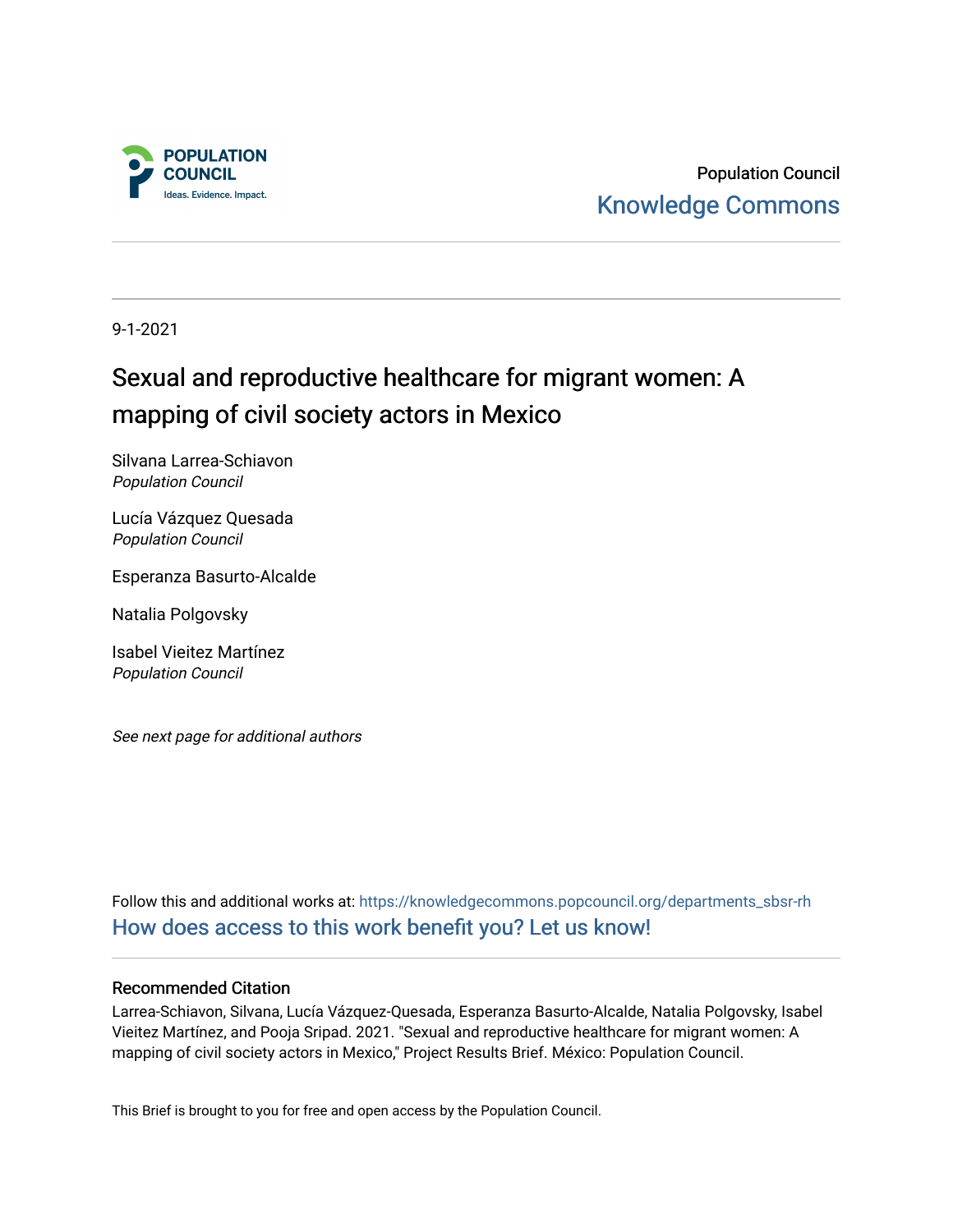## Authors

Silvana Larrea-Schiavon, Lucía Vázquez Quesada, Esperanza Basurto-Alcalde, Natalia Polgovsky, Isabel Vieitez Martínez, and Pooja Sripad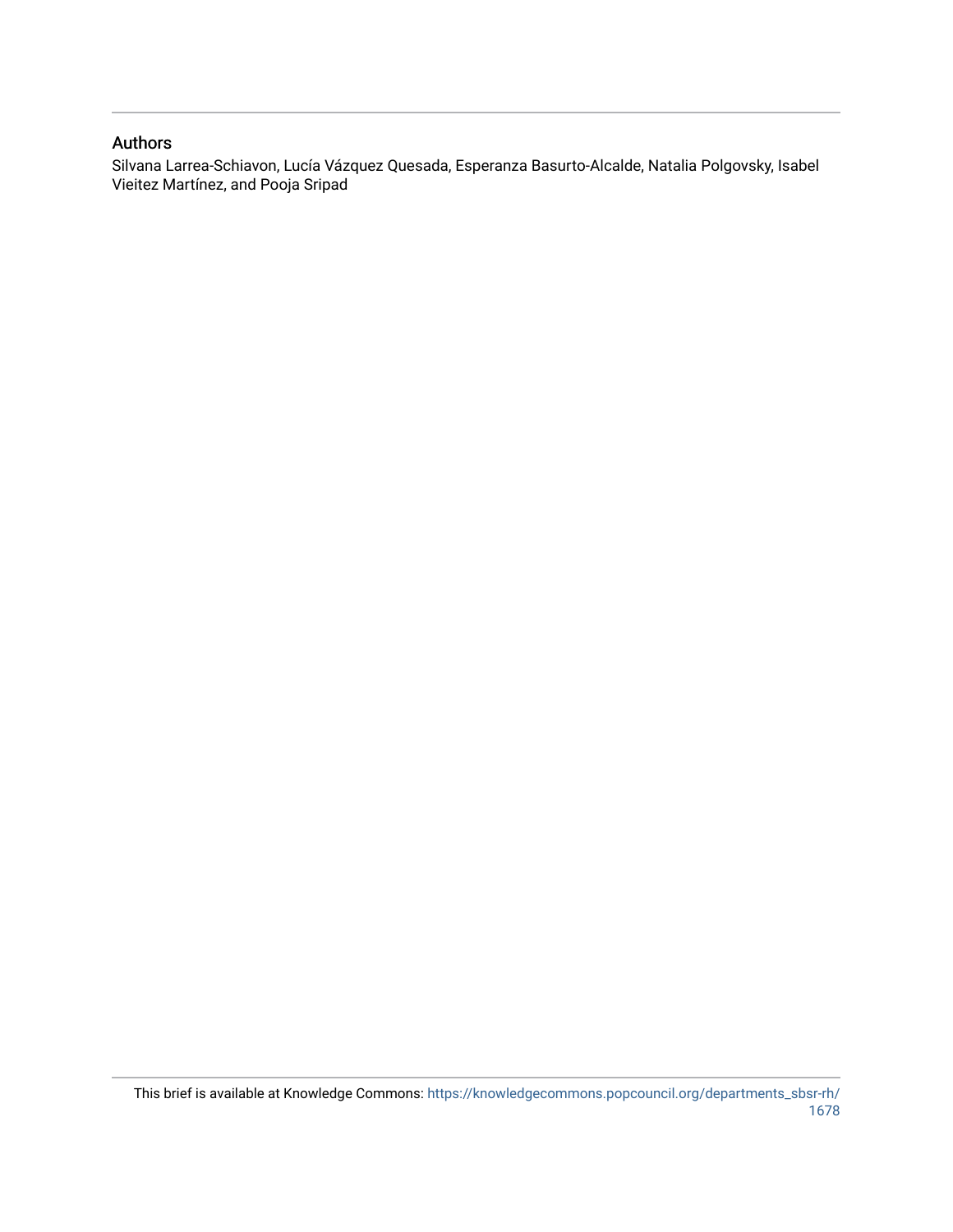I

# SEXUAL AND REPRODUCTIVE HEALTHCARE FOR MIGRANT WOMEN: A MAPPING OF CIVIL SOCIETY ACTORS IN **MEXICO**

### The Population Council's Mexico Office presents the report on *Sexual and Reproductive Healthcare for Migrant Women: A Mapping of Civil Society Actors in Mexico.*

Mexico is a country of transit and destination of migrant populations, coming mainly from Central America but also from the Caribbean and, increasingly, from Africa and Asia. Mexico is also a country where organized crime profits from human trafficking, and violence and impunity have not been reduced but increased in recent decades. Therefore, being an undocumented migrant woman transiting through this country carries risks and generates specific needs of Sexual and Reproductive Health (SRH), including menstrual health, contraception (regular and emergency), termination of pregnancy, maternal health (prenatal care, childbirth and puerperium), as well as attention to the physical and mental health of those who live or experienced sexual violence -among others.

Despite the fact that the country has a legal framework that allows access to health services, and that it is these who must guarantee care, the reality is that civil society organizations (CSOs) are main actors in the provision of healthcare (and/or facilitation to access) for migrants.

Therefore, The Population Council Mexico conducted a mapping of CSOs that provide SSR services to migrant women in Chiapas, Tabasco, Veracruz, Oaxaca, Mexico City, Chihuahua, and Baja California. This report answers the following questions:

- What kind of CSOs provide SSR services, and what kind of services are they providing to migrant women transiting through key states of the migration routes?
- What are the main barriers in access to public SSR services for migrantwomen, from the point of view of these organizations?

The data collection was done during the onset of the COVID-19 pandemic (March-August 2020), so the report also provides a glance to the impact of this pandemic among migrant populations.

The Population Council conducts research and delivers solutions that improve lives around the world. Big ideas supported by evidence: It's our model for global change. popcouncil.org